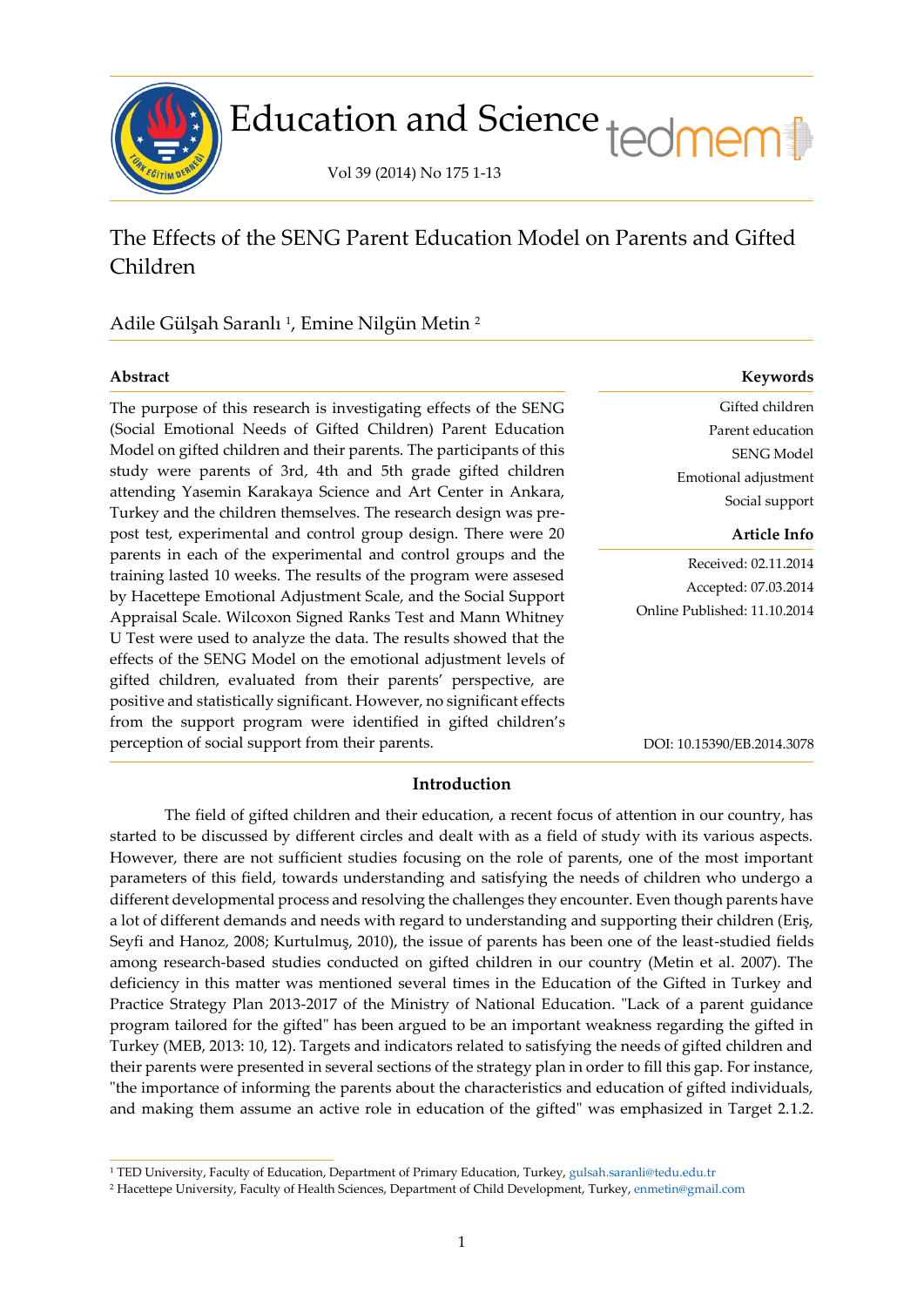Studies intended for the education of the parents of gifted children are not sufficient in Turkey and it is clear that proper education of parents is necessary to ensure the happiness of both parents and gifted children (Akarsu, 2001; Ataman, 2004; Davaslıgil, 2004; Metin et al., 2007; Kurtulmuş, 2010). It is seen in the study conducted by Eriş, Seyfi and Hanoz (2008) on the parents of 31 gifted Turkish children coming from 23 parents, that parents report several needs such as selection of schools and the future of their children, how to make use of their children's potential, the challenges in their children's relationship with their teachers and the society, lack of education materials, unhealthy functioning of institutions, etc. In fact, complete solutions to this problem remain elusive not only in Turkey but also abroad. While parents of children with certain handicaps see extensive support and understanding from the society, parents of gifted children feel alone (Applebaum, 1998; Porter, 2005). It is hence clear that parents of gifted children who face such challenges need to be educated. It is well established that various parent education and counseling programs have been useful in improving family communication, conveying knowledge, and supporting the family. Nevertheless, the focus of all these well-known parent education programs covers primarily either normal children or children who have development retardation, as well as their parents. Such programs do not cover the special conditions experienced by gifted children and their parents (Applebaum, 1998). Consequently, parents of gifted children state that existing education programs do not satisfy their needs (Morawska and Sanders, 2009). Encountering various difficulties in raising their children, parents of gifted children need education and guidance groups that consist of similar parents who are more likely to understand them. Such groups also have the potential of raising the confidence of parents regarding the roles of parenthood, and making them notice that what they experience with their children are also experienced by other parents who also have gifted children, and that there are many common problems to which common solutions exist. Their attendance to different parent education sessions will help them overcome many of the difficulties they experience in performing their parental duties and enable them to feel sufficient in this respect (DeVries and Webb, 2007; Fornia and Frame, 2001; Moon, Kelly and Feldhusen, 1997; Porter, 2005; Silverman, 1993).

Both national and international literature in this field reveal very few parent education programs prepared specifically for the needs of the parents of gifted children. It can be seen that programs conducted abroad include those that focus only on the educational needs of gifted children themselves (Hertzog and Bennett, 2004), models that are still being created and are currently incomplete (Morawska and Sanders, 2009), studies that lasted for a very short time and did not evaluate the effects of the program (Applebaum, 1998; Conroy, 1987), or practices wherein many parenthood strategies were taught but a final evaluation was not conducted (Shaughnessy and Neely, 1987). In addition to education programs that seek to provide parents of gifted children with fundamental knowledge about being gifted (Conroy, 1987; Davis-Simons, 1995), there are also efforts to adapt education programs tailored for the general public to the parents of gifted children. However, these programs have not yet reached their predicted levels of success (Morawska and Sanders, 2009).

As far as Turkey is concerned, the issue of the education and counseling needed by gifted children and their parents is a relatively new field of research. A parent education/counseling method with proven benefits, prepared in a coherent and systematic manner specifically for the parents of gifted children, has not yet been implemented in our country. Examples of such programs one can encounter in this field usually consist of a single session, or only a few sessions of non-continuous education/conference, focusing on a limited set of issues and are offered in associations established for gifted children and their parents, some private schools and institutions within relevant universities where programs intended for gifted children are organized. There are also parent education activities organized by the individual efforts of school counselors working for the counseling centers in Science and Arts Centers. In a study conducted by Kurtulmus (2010), which is the first scientific example in this area, the parent education activity conducted by meetings in person and providing information on a web page was found to have positive effects on the ability of the parents and their children in the experimental group to better perceive family relationships and on the characteristics of perfectionism in children.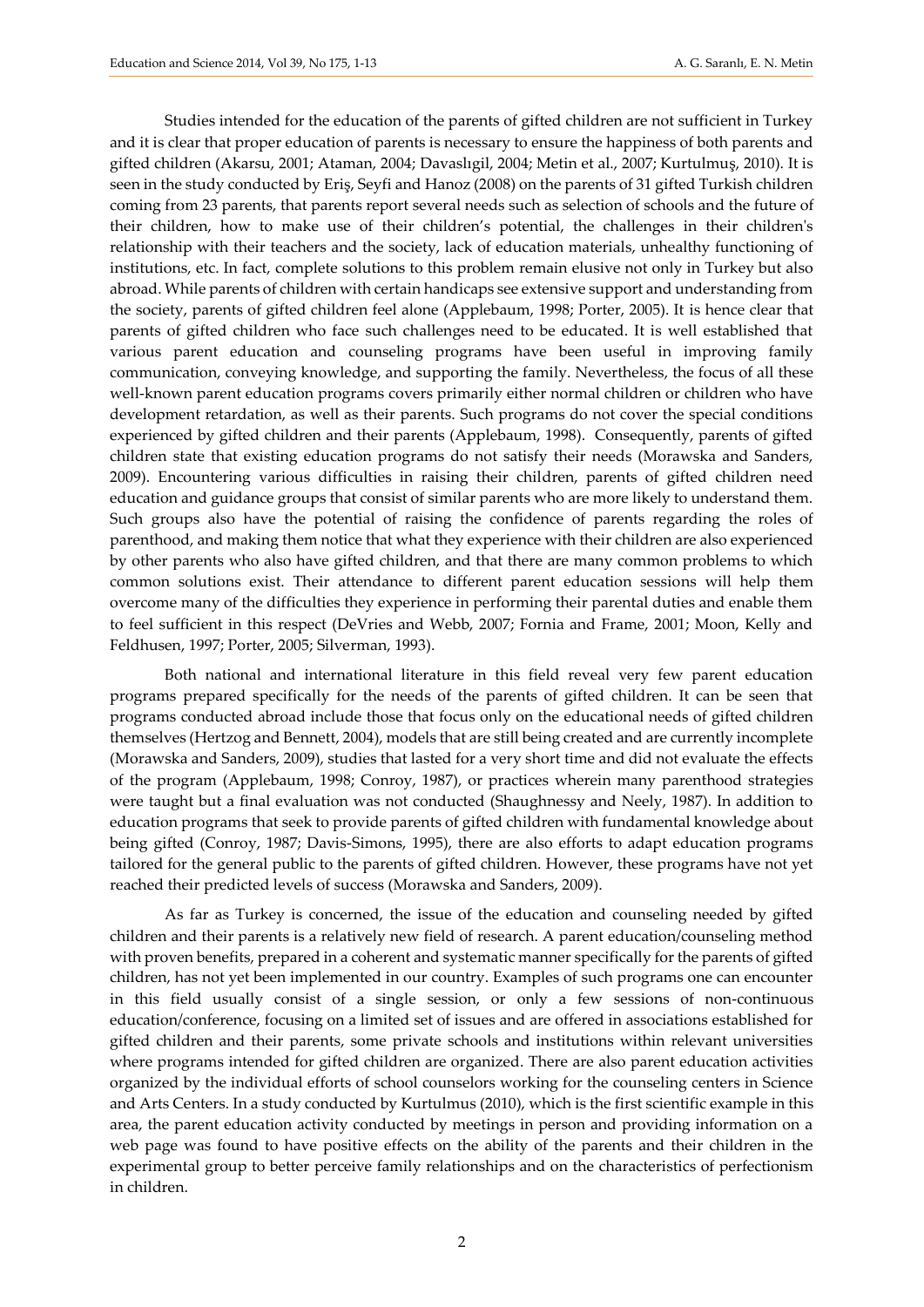Today, it has become necessary to prepare and practice education and counseling programs properly differentiated for the different needs of the parents of gifted children as soon as possible. Starting from this need and goal, this study aims to satisfy the needs of the parents of gifted Turkish children for information and support by using the "SENG Parent Education Model", which was developed specifically for the parents of gifted children and has been used abroad for a long time.

#### *The SENG Education Model for the Parents of the Gifted*

This program is intended for the parents of gifted children and has been used in many countries, primarily the United States, for 25 years. The primary purpose of the program is to understand the social-emotional needs of gifted children and satisfy these needs through a parent education program, based on the idea that parents are the first and the most important teachers of their children. SENG Parent Education groups aim to prevent social-emotional problems that may be experienced by gifted children before they emerge, and to provide parents with group-specific information that they may need in raising their children, thus reducing their related anxieties (DeVries and Webb, 2007). Further information about the content and functioning of the program is detailed in the "Method" section.

Based on the information mentioned above, the purpose of this study is to study the effects of using the "SENG Parent Education Model" on the thoughts of parents on the psychological adaptation level of their children and the level of social support that children perceive from their parents. The problem statement of this study based on its primary purpose can be expressed as follows: "Does a parent education program developed specifically for the parents of gifted children have any effect on the thoughts of parents regarding the psychological adaptation level of their children and the level of social support that children think that they receive from their parents?" It is expected that positive views of parents taking part in the education program regarding the psychological adaptation of their children would increase and the thoughts of children regarding the social support they get from their parents would improve as a result of the program.

#### **Method**

#### *Population and Sampling*

The population of this research includes 3rd, 4th and 5th grade students recognized as gifted, attending the Science and Art Centers (Bilsem) affiliated with Turkish Ministry of National Education, and their parents. The sampling group chosen to test the effects of the Parent Education Program developed to be applied to the parents of gifted children was formed using the "purposeful sampling method". Purposeful sampling is a non-randomized sampling approach that allows picking information-rich circumstances and conducting in-depth research (Balcı, 2007; Büyüköztürk et al., 2008). The sampling group of the research was gathered from Yasemin Karakaya Science and Art Center located in Ankara. The reason why the sampling was gathered from this Center of Science and Arts was that, compared to other Science and Art Centers in Ankara, the number of students in this center provided a sufficient number of parents to also create a control group. The experiment group included 15 mothers (75%) and 5 fathers (25%), and the control group included 15 mothers (75%) and 5 fathers (25%). Among parents in the experiment group, 12,5 % were high school graduates, 57,5% were university graduates, 20% had a Master's degree, and 10% had a PhD. and a Master's degree. On the other hand, among parents in the control group, 20% were high school graduates, 62,5 % were university graduates, 10% had a Master's degree, and 5% had a PhD. and a Master's degree. 12 (60%) of children in both the experiment and control groups were male, and 8 (40%) of them were female. Ages of the children vary between 8 and 11 years and their grades range from 3rd grade to 5th grade.

#### *Formation of the experimental and control groups*

In forming the experiment and control groups for the study, parents were first informed by posters, leaflets and emails containing information on the content of parent education groups, dates and places of the education as well as conditions for participation. A list of volunteer parents was created following these announcements and notifications. Parents in this list were then assigned to experiment and control groups, making sure that all 24 parents in each group had a one-to-one match in the other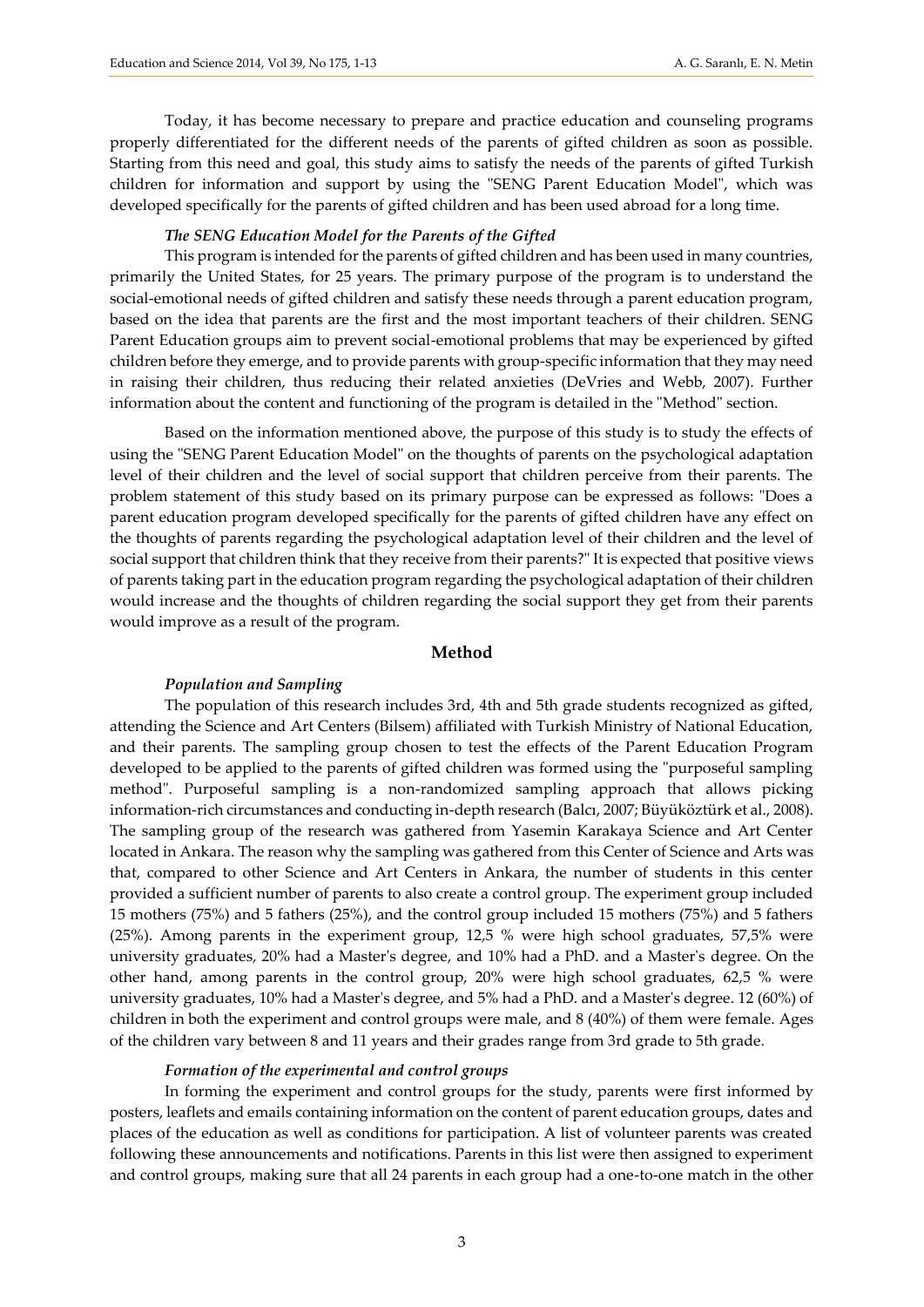group on the basis of their educational background and the grades of their children attending Yasemin Karakaya Science and Art Center. Correspondence of the educational backgrounds of parents as well as the class grades of children among the groups were taken into consideration during the formation of experiment and control groups. The number of parents within each group was chosen as high as 24 in the beginning to compensate for potential loss of subjects that may occur during the experiment process.

#### *Research Pattern*

This study is designed in a semi-experimental pattern with a preliminary test, education and a final test applied to the experiment and control groups. The reason why a semi-experimental pattern was used, was that parents who took part in the experiment were volunteers and were not randomly assigned to the groups. In this study, volunteers were chosen among the parents of 3rd, 4th and 5th grade children attending Yasemin Karakaya Science and Art Center and assigned to the experiment and control groups ensuring a one-to-one match based on the educational backgrounds of parents and class grades of the children.

#### *Data Gathering Instruments*

*Hacettepe Psychological Adaptation Scale (HRUÖ):* Developed by Gökler and Öktem (1985), this scale consists of 32 items that inquire the psychological health of children. Each question has the choices of "None", "Little" and "Much". Scores are calculated by taking the sum of 0, 1, 2, which correspond to these three choices. Scoring 13 and more in the first 24 questions indicates a psychological adaptation problem. The first 12 questions survey "Neurotic Problems", and the next 12 survey "Behavioral Problems". There are 7 more questions under the last factor named "Other Problems". Questions with odd numbering indicate neurotic problems, and questions with even numbering indicate behavioral problems. Points up to the 25th item on the total scale are summed up. Scoring thirteen and above is interpreted as "it is possible to say that there is a psychological problem". The Cronbach Alpha reliability coefficient was r= 0,86 for the whole of Hacettepe Psychological Adaptation Scale. In the analysis, Guttman Split-half reliability coefficient was 0.85, Spearman-Brown reliability coefficient was 0.87, first half alpha value was 0.78, second half alpha value was 0.69, and the correlation between two halves was 0.77. Total item correlations were above 0.20, which was found to be sufficiently high. Two halves that are made up of odd and even numbered items were consistent and their individual reliabilities were also found to be high. Very hıgh internal consistency coefficients of the scale suggests that the scale is reliable to use (Sunal, 2002).

*Social Support Appraisals Scale for Children (ÇSDÖ):* Social Support Appraisals Scale for Children was developed to evaluate the perceptions of children regarding the support they get from their parents, friends (close friends and classmates) and teachers. The highest score of the scale, which consists of 41 items, is 205. The Cronbach alpha internal consistency coefficient of the scale is .93 (Gökler, 2007; 2008). The adaptation of the scale to children over the age of nine and adolescents was performed by Gökler (2007). Basic components were analyzed through the Varimax axis rotation method for the structural validity of the Turkish form. As a result, the items of the scale were collected under three factors that explain 40,22% of the total variance. The resulting factor structure is consistent with the original results of the scale, and the items are under the factors that they aim to measure as is the case in the original scale. Sub-scales are named 'Support from Friends', 'Support from Parents', and 'Support from Teacher'. The correlation between the total points from the scale and the Scale of Depression for Children was taken as a reference for determining the validity of the scale. A significant correlation in the negative direction was found between the points obtained from two scales ( $r = -.62$ ;  $p < 0.01$ ). Information related to the reliability of the scale was obtained through the Cronbach-alpha internal consistency coefficient, test-retest technique, two-half reliability and item-test correlation methods. The Cronbach-alpha internal consistency coefficient for the entire test was found to be .93. Even though all three subdimensions of the scale were implemented and the outcomes of these dimensions presented in the Findings section to avoid violating the integrity of the scale, the Discussion section includes only comments related to the parental sub-dimension as the primary focus of this study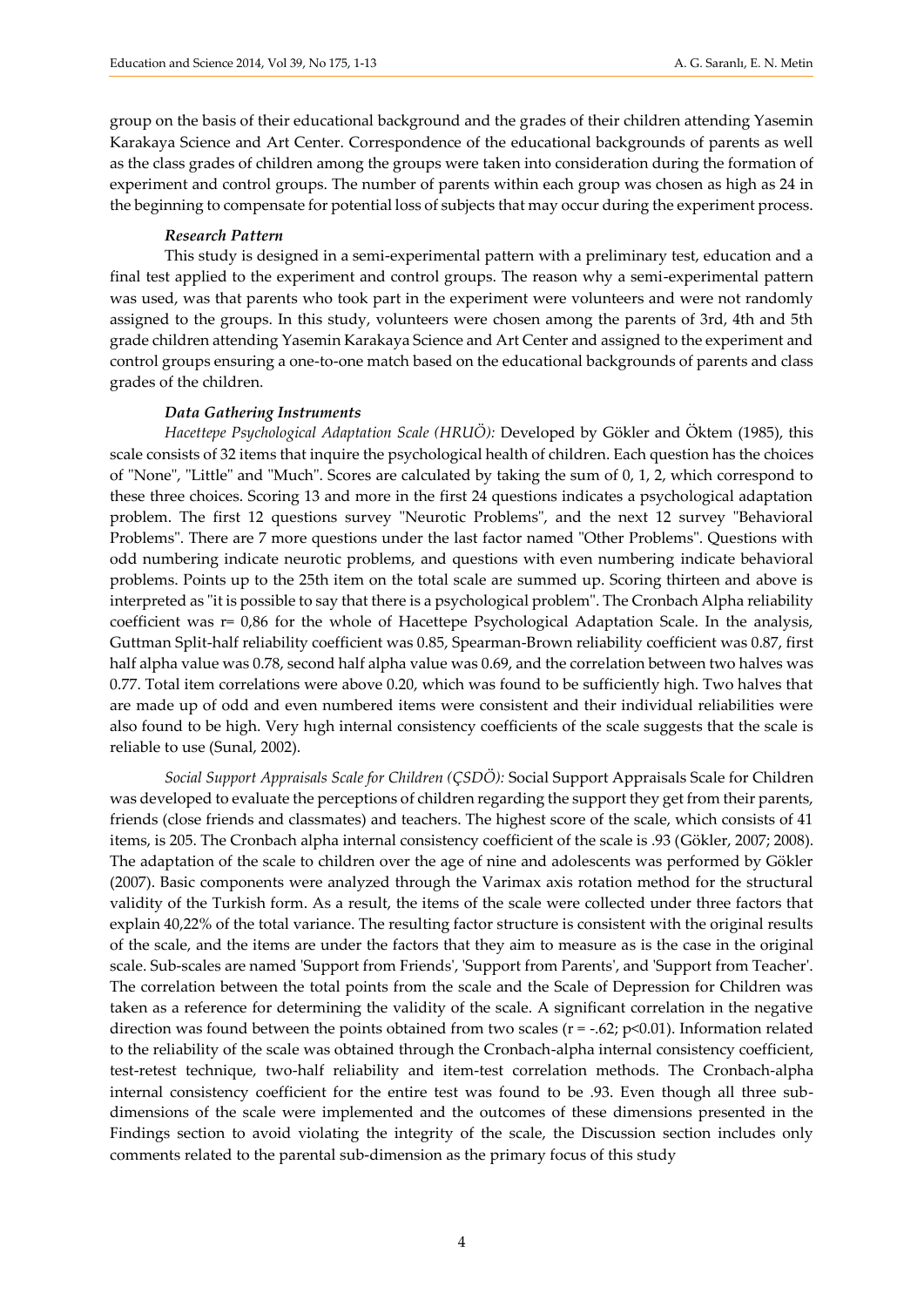#### *The Content of the SENG Parent Education Program for the Gifted*

In this research, the SENG Parent Education Model for the Gifted was considered to be adapted and implemented to the field of study for a variety of reasons including the fact that it has consistently and successfully been used abroad for many years, the specializations of the developers of the program in both scientific and practice regarding the gifted, as well as positive results from academic studies conducted abroad. The first author of this research became qualified to perform this educational program after participating in the SENG Education certificate program abroad, and then translated relevant materials and the program itself into Turkish. After the translation, the program was submitted to four specialists in the areas of Psychology, Psychological Counseling, Education of the Gifted, and Child Development for their opinions, and the program was given its final form based on their assessments. In the program, circumstances that gifted children are likely to experience in socialemotional and other developmental domains were addressed under ten different titles for a total of ten weeks. Each session lasted 1,5 hours. The main titles in the education program were "The Characteristics of Gifted Children; Key Subjects in the Communication between Gifted Children and their Parents; Motivation and Academic Failure in Gifted Children; Facilitating Discipline in Gifted Children and Teaching Them to Organize Themselves; Sensitivities; Perfection and Stress in Gifted Children; Idealization, Unhappiness and Depression in Gifted Children; Friends, Peers and Social Environment of Gifted Children; Gifted Children Who Have Siblings or Raised as the Only Child; Traditions and Uniqueness; Difficulties of Successful Parenthood in Gifted Children".

#### *The Process of Implementing the SENG Parent Education Program for the Gifted*

Sessions within the Parent Education Program for the Gifted were scheduled on Sundays to enable working parents to participate easily. As the Science and Arts Centers are closed on weekends, an alternative place in a central location, easily accessible by all participants was chosen. An educational environment was created, wherein the participating parents and the educator were seated in a U-shaped arrangement so that they could all comfortably see each other and actively participate in the discussions. The content of the 10-week program continued according to the original topics suggested by the SENG Model, also maintaining the same ordering. Instructions such as the purpose and time of the program and the rules to be followed were given and all participants were asked to sign the "Group Rules Agreement" that contained all these instructions. In addition, videos of each session were recorded with written permission from all participants.

In each session, the group counselor (first researcher) requested parents to share their knowledge related to the topic for that week, situations that they had encountered at home and in social environments, their common experiences and anxieties. The group counselor and the parents contributed to the process with their comments, suggestions and guidance. At the end of each session, the group counselor asked every mother and father to share their ideas and suggestions that they considered useful for the topic of discussion and that they can practice in their own lives. Again, at the end of each session, a homework that encouraged the parents to practice with their children things that they learned in the corresponding week's topic of discussion, at home, in the school or in social environments. The following session started with listening to the parents who wanted to share their experiences from completing the homework of the previous week and its results.

Some members had to leave the group for a variety of reasons (e.g. health issues, parent issues, assignment to a duty outside the province, etc.) before the end of the 10-week period was finished. In order to maintain equality among the groups, 20 parents from both the experiment and control groups were paired as closely as possible to each other, and were included in the evaluation. Only the parents who participated in at least 70% of all sessions were included in statistical analyses. This restriction was enforced as it was thought that the parents who took part in fewer than 7 sessions out of 10 would not be able to experience and express the true effects of the program. Parents who were below this threshold were allowed to participate in the sessions, but the forms they filled in were not included in statistical analyses.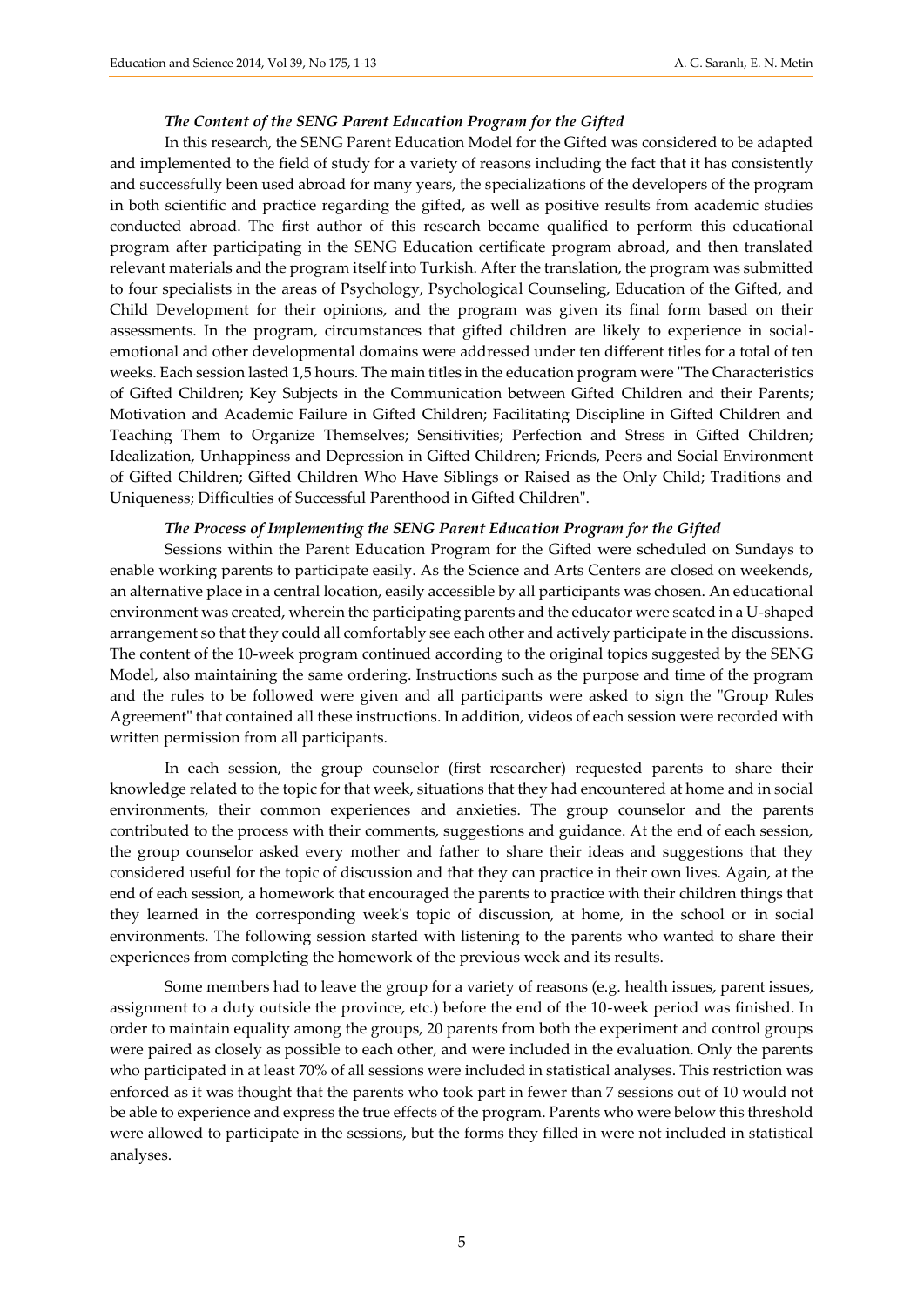#### *Analysis of Data*

Since the preliminary test scores from the experiment and control groups did not show a normal distribution for both scales, non-parametric tests were used in this study to analyze the data. First, the preliminary test scores that the parents got in Hacettepe Psychological Adaptation Scale (HRUÖ) and Social Support Appraisal Scale for Children (ÇSDÖ) were analyzed to understand whether the parents in the experiment and control groups are equivalent to each other. To this end, the Mann-Whitney U non-parametric test was used. This test is used to check whether scores obtained from two unrelated samples differ significantly from each other (Büyüköztürk, 2009). Then the Mann-Whitney U test was also used on the final test scores of the experiment and control groups for both scales in order to understand whether there was a difference between the final test scores of the experiment and control groups. Finally, the Wilcoxon Signed Ranks Test was used to identify the significance of the difference between the preliminary and final test scores for the experiment group. The Wilcoxon Signed Ranks Test is useful for testing the significance of the difference between the scores of two related measurement sets. This test takes into consideration the difference scores of two measurement sets as well as their directions (Büyüköztürk, 2009). Even though only the results of the "Parents" sub-test are within the scope of this research, the results from all sub-tests of the "Social Support Appraisal Scale for Children" are provided in the Findings section in order to avoid violating the integrity of the scale.

#### **Results**

The findings of the research are presented in Tables 1 to 4.

**Table 1.** Pretest Results of the Mann-Whitney U Test for Parents in the Experimental and Control Groups from the "Hacettepe Psychological Adjustment Scale" and "The Social Support Scale for the Assessment of Children"

| Measure                | Sub Test  | Group      | n  | $\overline{X}$ | SS   | Mean Rank | Sum of<br>Ranks | U     | p    |
|------------------------|-----------|------------|----|----------------|------|-----------|-----------------|-------|------|
|                        | Neurotic  | Experiment | 20 | 3.8            | 3.2  | 18.6      | 372             | 162   | .301 |
|                        | Problems  | Control    | 20 | 4.6            | 3.3  | 22.4      | 448             |       |      |
| <b>HRUÖ</b>            | Behaviour | Experiment | 20 | 5.0            | 3.0  | 19.95     | 399             | 189   | .765 |
| Pretest                | Problems  | Control    | 20 | 5.2            | 3.4  | 21.05     | 421             |       |      |
|                        | Total     | Experiment | 20 | 8.7            | 4.6  | 19.38     | 387.5           | 177.5 | .542 |
|                        | Score     | Control    | 20 | 9.7            | 5.7  | 21.62     | 432.5           |       |      |
| <b>CSDÖ</b><br>Pretest | Friends   | Experiment | 20 | 33.3           | 11.2 | 21.7      | 434.5           | 175.5 | .507 |
|                        |           | Control    | 20 | 32.7           | 12.8 | 19.3      | 385.5           |       |      |
|                        | Parents   | Experiment | 20 | 15.1           | 3.1  | 19.7      | 394             | 184   | .662 |
|                        |           | Control    | 20 | 16.3           | 5.6  | 21.3      | 426             |       |      |
|                        | Teachers  | Experiment | 20 | 15.3           | 3.7  | 21.3      | 426.5           | 183.5 | .654 |
|                        |           | Control    | 20 | 17.1           | 8.4  | 19.7      | 393.5           |       |      |

Table 1 shows Mann Whitney-U test results for pre-test scores of parents in the experimental and control groups from the Hacettepe Psychological Adjusment Scale's Neurotic Problems sub-test (U: 162, p> .05), Behavioral Problems sub-test (U: 189, p> .05), and total score categories (U: 177.5, p> .05). With the help of these results, it can be said that there was no significant difference in the scores from Hacettepe Psychological Adjustment Scale's subtests between the experimental and control groups before the parent training began. Similarly, Table 1 also shows Mann Whitney-U test results of for pretest scores of children in the experimental and control groups in The Social Support Scale for the Assessment of Children Friends sub-test (U: 175.5, p> .05), family sub-test (U: 184, p> .05), and the Teacher sub test (U: 183.5, p> .05) at the Table 1. With the help of these results, it can also be said that there was no significant difference regarding children's subtest scores from The Social Support Scale for the Assessment of Children between the experimental and control groups before the parent training began. These findings indicate that the parents' pretest scores in the experimental and control groups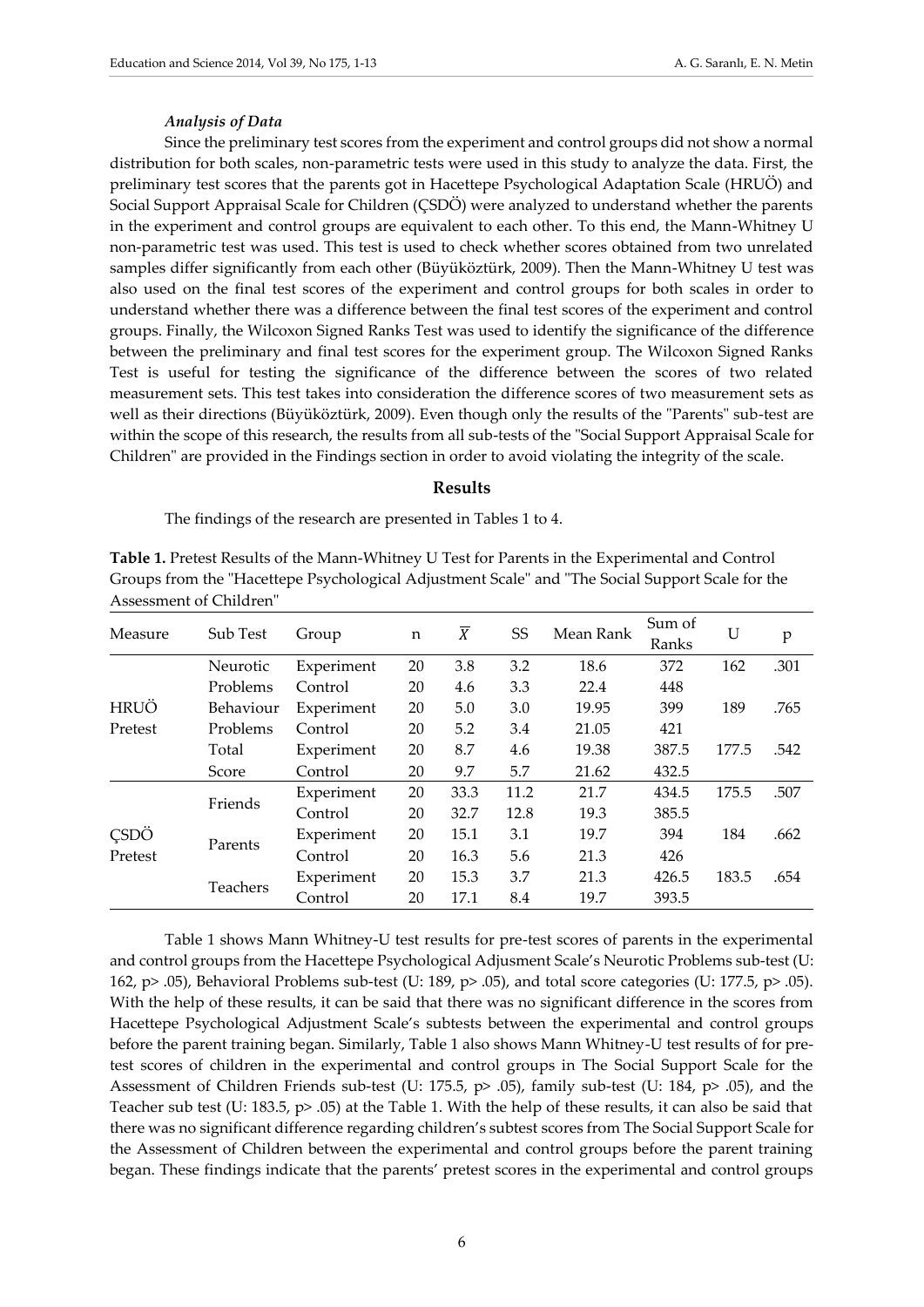from the Hacettepe Psychological Adjustment Scale and its subtests and the childrens' pretest scores from The Social Support Scale for the Assessment of Children and its subtests were not different prior to the training sessions, and these groups (experimental and control) were similar to each other at the beginning of the study.

| Table 2. Post-test Results of the Mann-Whitney U Test for Parents in the Experimental and Control |
|---------------------------------------------------------------------------------------------------|
| Groups from the "Hacettepe Psychological Adjustment Scale"s Sub-Tests                             |

| Measure     | Sub Test  | Group      | n  | X    | SS  | Mean Rank | Sum of<br>Ranks |      | p        |
|-------------|-----------|------------|----|------|-----|-----------|-----------------|------|----------|
| <b>HRUÖ</b> | Neurotic  | Experiment | 20 | 2.0  | 1.6 | 16.4      | 328             | 118  | $0.024*$ |
|             | Problems  | Control    | 20 | 4.3  | 3.5 | 24.6      | 492             |      |          |
|             | Behaviour | Experiment | 20 | 3.5  | 1.5 | 15.65     | 313             | 103  | $0.008*$ |
|             | Problems  | Control    | 20 | 5.8  | 2.7 | 25.35     | 507             |      |          |
|             | Total     | Experiment | 20 | 5.5  | 2.2 | 15.12     | 302.5           | 92.5 | $0.004*$ |
|             | Score     | Control    | 20 | 10.1 | 5.3 | 25.87     | 517.5           |      |          |

 $*_{p<.05}$ 

Table 2 shows Mann Whitney-U test results for the post-test scores of the parents in the experimental and control groups from the Hacettepe Psychological Adjusment Scale's Neurotic Problems sub-test (U:118, p<.05), Behavioral Problems sub-test (U:103, p<.05) and total score categories (U:92.5, p<.05). With the help of these results, it can be said that there is a significant difference regarding parents' Hacettepe Psychological Adjustment Scale's subtests between the experimental and control groups after the parent training ends.

**Table 3.** Post-test Results of the Mann Whitney U Test for Children in the Experimental and Control Groups from the "The Social Support Scale for the Assessment of Children "s Sub-Tests

| Measure     | Sub Test | Group      | n  | X    | SS   | Mean Rank | Sum of<br>Ranks |       | p     |
|-------------|----------|------------|----|------|------|-----------|-----------------|-------|-------|
| <b>CSDO</b> | Friends  | Experiment | 20 | 33.2 | 11.5 | 21.0      | 419.5           | 190.5 | 0.797 |
|             |          | Control    | 20 | 34.0 | 14.9 | 20.0      | 400.5           |       |       |
|             | Parents  | Experiment | 20 | 14.9 | 3.1  | 20.8      | 416.5           | 193.5 | 0.858 |
|             |          | Control    | 20 | 15.0 | 3.7  | 20.2      | 403.5           |       |       |
|             | Teachers | Experiment | 20 | 14.9 | 4.8  | 20.7      | 413             | 197   | 0.935 |
|             |          | Control    | 20 | 16.5 | 8.3  | 20.4      | 407             |       |       |

Table 3 shows Mann Whitney-U test results for the post-test scores of children in the experimental and control groups from the The Social Support Scale for the Assessment of Children "Friends Sub-test (U:190,5, p>.05), Parents Sub-test (U:193.5, p>.05 ) and Teachers Sub-test categories (U:197, p>.05). With the help of these results, it can be said that there is not a significant difference regarding children's subtest scores from The Social Support Scale for the Assessment of Children between the experimental and control groups after the parent training ends.

The difference between pre-test and post-test scores of parents from the Hacettepe Psychological Adjustment Scale were identified and reported in Table 2. In order to check whether this difference is meaningful, the Wilcoxon Signed Ranks Test was applied to the pre and post test results of the experimental group. The results are presented in Table 4.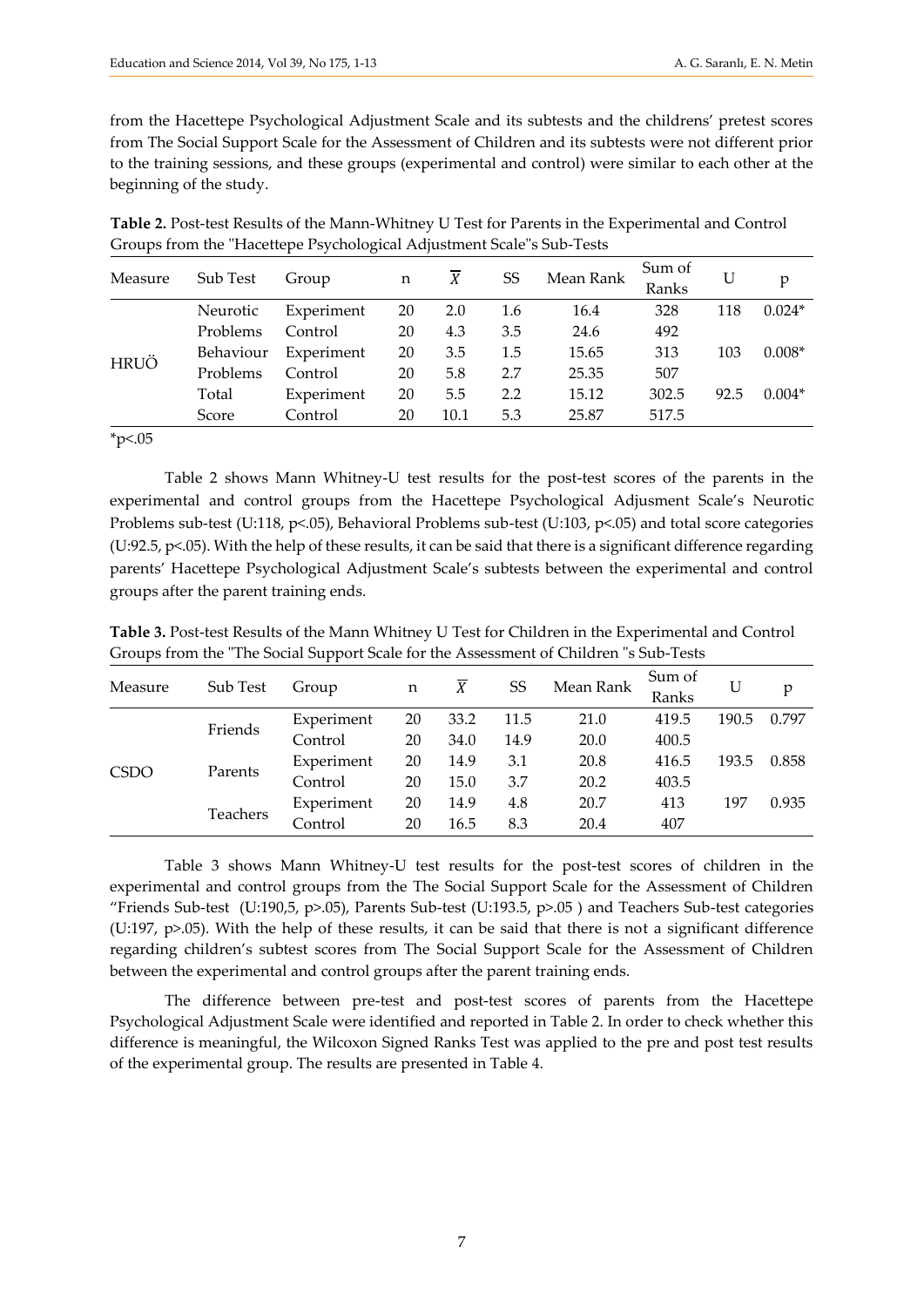| Adjustment Scale"     |               |                |        |        |           |          |
|-----------------------|---------------|----------------|--------|--------|-----------|----------|
| <b>HRUO</b>           |               | n              | Mean   | Sum of | z         | p        |
| Sub-tests             |               |                | Rank   | Ranks  |           |          |
| <b>Neurotic</b>       | Negative Rank | 12             | 9.416  | 113    | $-2.343*$ | $0.019*$ |
| Problems              | Positive Rank | 4              | 5.75   | 23     |           |          |
|                       | <b>Ties</b>   | 4              |        |        |           |          |
|                       | Negative Rank | 13             | 9.269  | 120.5  | $-2.105*$ | $0.035*$ |
| Behaviour<br>Problems | Positive Rank | 4              | 8.125  | 32,5   |           |          |
|                       | <b>Ties</b>   | 3              |        |        |           |          |
| <b>Total Score</b>    | Negative Rank | 16             | 11.062 | 177    | $-2.695*$ | $0.007*$ |
|                       | Positive Rank | 4              | 8.25   | 33     |           |          |
|                       | <b>Ties</b>   | $\overline{0}$ |        |        |           |          |

**Table 4.** Results of Wilcoxon Signed Ranks Tests applied to the pre-test and post-test scores of Parents in the Experimental and Control Groups from the "Hacettepe Psychological

\*Based on Negative Ranks

Analysis results for the experimental group scores from the Neurotic Problems Sub test (z=- 2.343, p<.05), Behavioral Problems Subtest (z=-2.105, p<.05), and the Total Score ((z=-2.695, p<.05) show that there is a meaningful and positive difference between the pre-test and post-test scores. When the mean ranks and sum of the ranks of all sub-tests are considered, there is a difference in favor of the posttests. In terms of the control group, there are no significant and meaningful differences between the pretest and post-test scores from both the Hacettepe Psychological Adjustment Scale and the Social Support Scale for Children. According to these results, it can be said that the parent education group conducted in this study had a positive effect of parents in the control group about their opinions of the psychological adjustment levels of their children. However, no significant effects from the support program were identified in gifted children's perception of social support from their parents. Further discussion of these results are available at the "Discussion" section.

#### **Discussion**

The purpose of this study is to survey the effects of the "SENG Parent Education Program" developed for the parents of gifted children on the psychological adaptation of gifted children and the level of social support perceived by the children. At the end of the study, it was seen that positive thoughts of parents who participated in the experiment group of the parent education program regarding the psychological adaptation of their children increased, while their children's thoughts on the social support they think they get from their parents remained unchanged. Although the number of studies related to the education of parents of gifted children is very limited, it was seen that the outcomes of this study are similar and consistent with results in the literature (Conroy, 1987; DeVries and Webb, 2007; Fornia and Frame, 2001; Moon, Kelly and Feldhusen, 1997; Kurtulmuş, 2010). It was seen that some studies in the literature are particularly consistent with our study in terms of the results they share. For instance, whether child raising attitudes of parents changed depending on the training was examined in a training program provided to the parents of children with African and Latin origin, and a lower socio-economic level, who have the potential to be gifted, and it was observed that parents started to ask more questions intended to encourage their children to discover more and gave more importance to the cognitive development of their children (Davis-Simons, 1995). At the end of the education intended for raising the knowledge and self-confidence of parents regarding their gifted children, improving their attitudes towards their children, and reminding them of their duty of educating their children, the increase of parents' knowledge and confidence with respect to the gifted was significant (Conroy, 1987). It is apparent in both of these studies that the education of parents of gifted children has positive outcomes for the parents. Furthermore, in this study, it has been possible to see positive developments at the end of the education that were in line with the purpose of the research, which we also observe in the results of various studies conducted to study the effects of the SENG Parent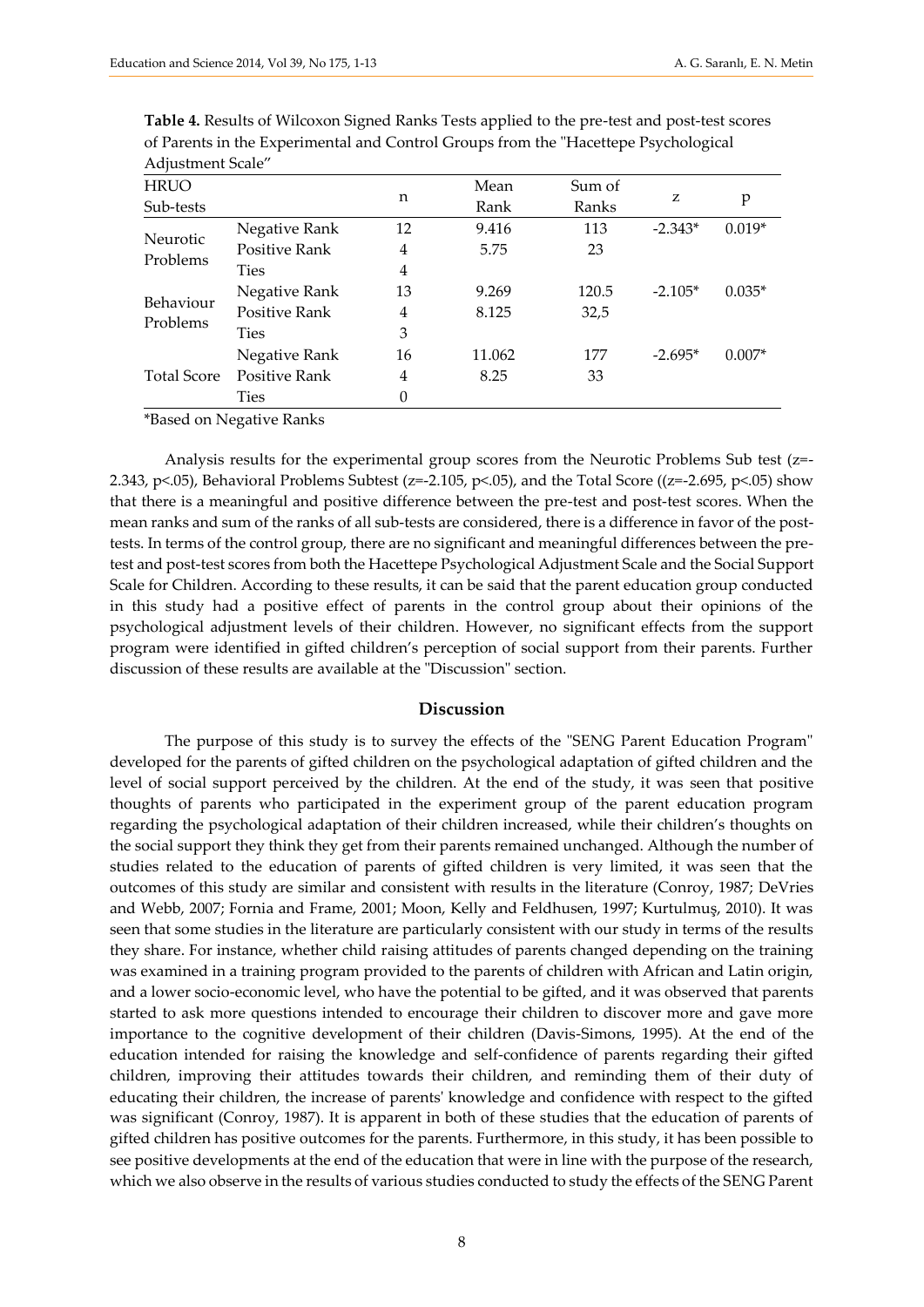Education Model in particular (Adler, 2006; Raymond et al. 2010). Adler (2006) obtained positive results that were supported with both qualitative and quantitative data for all three research questions at the end of the study in which he analyzed the changes in the knowledge of information about gifted children, intra-family communication, and parental skills of parents who took part in groups of SENG Parent Counseling. For instance, it was found that parents who participated in the SENG Model were able to easily distinguish cognitive and social-emotional characteristics specific to their gifted children and that their level of knowledge about this issue increased. Moreover, their oppressive attitudes which forced their children to be successful also decreased relative to the control group. The study of Raymond et al. (2010), inquiring the effects of the SENG Model revealed that the perspectives of parents, particularly towards the maladaptive development and perfectionism in their children, changed after their participation in SENG group sessions.

In the small number of scientific studies conducted on educational programs for the parents of the gifted (Conroy, 1987; Davis-Simons, 1995) and in the two scientific inquiries in the literature studying the effects of SENG Model (Adler, 2006; Raymond et al., 2010), certain changes were observed in the behaviors of parents and their perspective towards their children consistent with an increased level of knowledge. Findings of these studies in the literature and the results of this research both point towards a similar process in which parents realize that the characteristics in their children they previously considered psychological maladaptation could actually be natural characteristics of the gifted as a result of the rise of their awareness at the end of the education, leading to an eventual significant difference in their psychological adaptation scores. Based on previous findings, it is possible to argue that the way parents view their gifted children undergoes a positive change once their knowledge and awareness is increased through education.

Interpretation of these results in greater detail suggests that it would be useful to take into consideration structural properties of instruments of measurement that were used. Hacettepe Psychological Adaptation Scale used for measuring the effects of the education in this study is an instrument of measurement filled in by parents to identify problems in psychological adaptation they think that their children might have. Therefore, this instrument of measurement does indeed reflect personal perceptions of parents regarding the psychological adaptation of their children. The most important point to consider in discussing the findings of the research is the potential of the parents of gifted children to think that some typical behaviors specific to being gifted in their children are problematic and maladaptive behaviors and state that such behaviors are psychologically maladaptive. At this point in the discussion, it would be beneficial to mention some common behaviors of gifted children that result from their natural characteristics, and how such behaviors are perceived by their parents. It was observed that parents conceive their children as "stubborn", "disputative", "patronizing", "living in his/her own world", "judgmental", "perfectionist", "self-critical", "hard to cope with", "having strong desires" or "persuasive" as their thinking and behavioral patterns differ from what is considered typical from early ages, and this was identified by several researchers (Davis and Rimm, 2004; Delisle, 2006; Webb et al., 2006; 2007). In addition, while the curiosity, sensitivities, idealism, and their skill level are relatively high for their age are group, these strengths may also turn out to be the characteristics that sometimes worry their parents (Delisle, 2006; Walker, 2002; Webb et al. 2006). On the other hand, as parents of gifted children are not informed about developmental issues that affect their children, they can neither decide how to react when faced with such behaviors from their children nor correctly interpret these behaviors (Solow, 1995). Based on the findings of this research, it is fair to say that, after gaining the necessary knowledge and skills in the SENG Parent Education Model with regard to the social-emotional developmental features observed in gifted children and the psychological risks that they are likely to be experience, parents in the experiment group start to see from a more objective point of view the situations that they considered psychological maladaptation prior to the education. Thus, parents have noticed that situations which they previously considered social-emotional problems or psychological maladaptation should be considered typical behaviors of a group that can be defined as gifted at some point.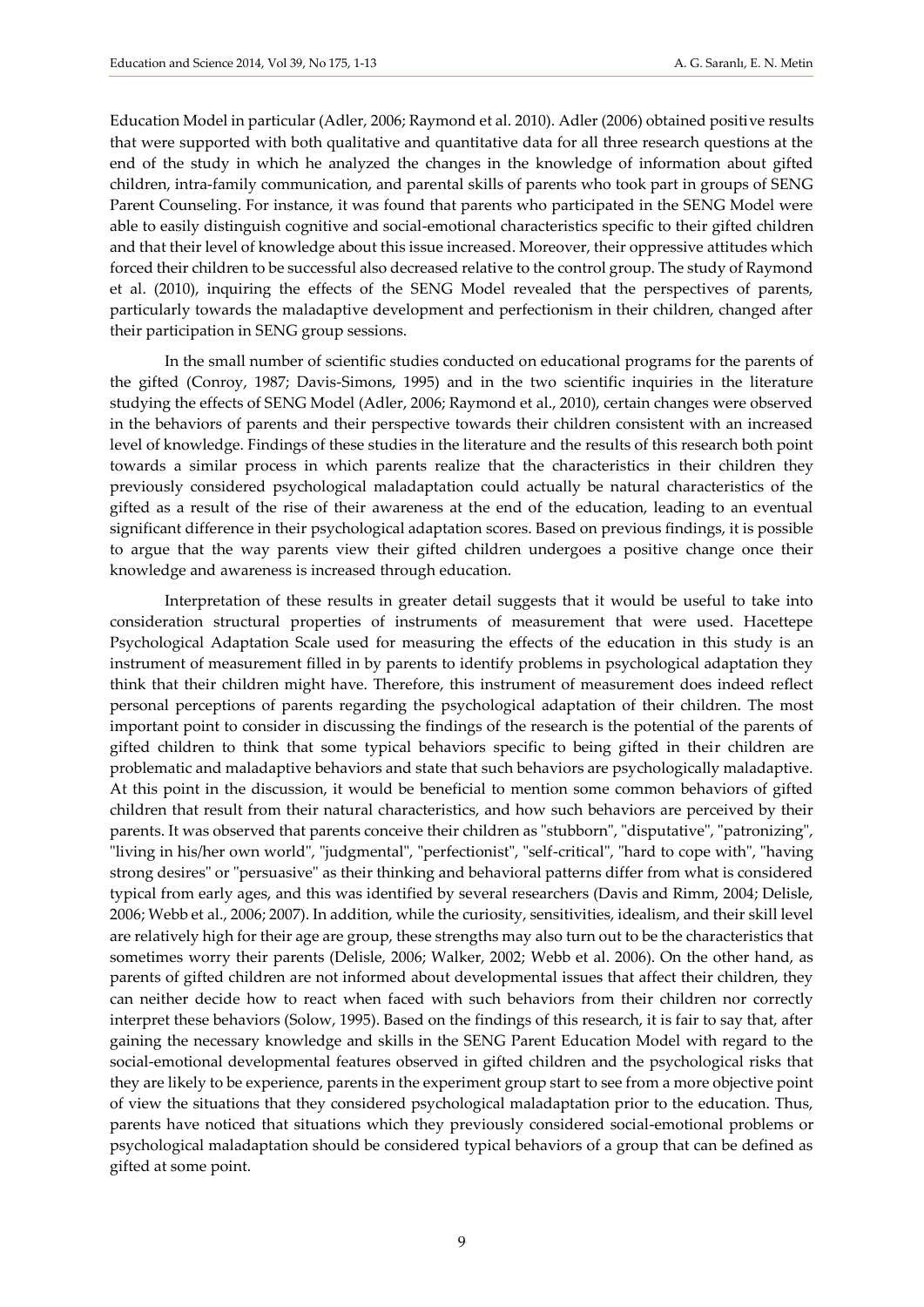Another issue related to the reason for the positive change at the end of the study in the psychological adaptation of the children of parents participating in the education is primarily the purpose behind the model and the topics it covers. The purpose of the program as defined by Webb, Gore, Amend, and Devries (2007), who are the creators of SENG Model Parent Education Program, is likely to provide further insight into this issue: "The primary purpose of the program is to understand the social-emotional needs of gifted children and satisfy them through a program that is intended for the parents, based on the notion that parents are the first and most important teachers of their children. All sessions focus on facilitation of positive development of the parents in order to prevent the emotional and behavioral problems of gifted children" (Webb et al., 2007).

As it can be seen here, social-emotional characteristics of the development of gifted children and ways to support this development are in the focus of the topics that the SENG Model tries to communicate to the parents. The fact that a parent education program, which intensively presents information about social-emotional development of gifted children provides parents with a positive perspective regarding the psychological adaptation reveals that the version of SENG adapted to our culture for this research serves its purpose. The fact that the SENG Model provides parents with the opportunity to gain knowledge and skills about the social-emotional development of gifted children and causes positive changes in this respect is also apparent in the findings of different researchers studying this issue (Adler, 2006; Raymond et al. 2010). As stated in the studies of Eris et al. (2008), the parents in Turkey clearly express their desire to receive education that would satisfy their needs regarding their gifted children and to obtain current and intensive knowledge and skills in this respect. They particularly need programs which provide in-depth information about social-emotional development of gifted children and potentially risky social-emotional situations. Taking this need into consideration explains why the SENG Parent Education Model on Parents of Gifted Children yielded positive outcomes in its first adaptation in Turkey.

To sum up the outcomes above, it is fair to say that the first factor behind the success of the SENG Model in improving the psychological adaptation scores of this research is that it enabled parents to see their children from a different point of view by raising their awareness among in different and positive ways due to the measurement of the effect of the program on children on the basis of the opinions of parents. The second factor is that the purpose of the program's content is already to provide parents with knowledge and skills that support social-emotional development of gifted children.

This study did not yield any statistically significant differences at the end of the program with regard to the social support that the children of the parents in the experiment group think that they receive from their parents. Despite the fact that this study examines whether there is a difference between the preliminary and final tests with regard to the social support received by the children from their parents, the results of all sub-dimensions were presented to avoid violating the integrity of the scale. When we think about the reasons for the lack of statistically significant differences in children of the parents who were subject to the SENG with respect to the social support received from their parents, which were the actual subject of this research, we come up with the fact that the active participants of the program were not children themselves but their parents. It can hence be thought that, since the parents take active part in all practices following the sessions to gain knowledge and skills, and children were never actively subjected to any practices by the researcher, the program did not lead to any direct effects on children with respect to relevant sub-dimensions on the scale. Observation of the effects of the intervention performed on the parents to the children might require a longer period of education, more frequent observations and measurements, and further interventions such as homeworks in which the child may also participate. In other words, observing at the behavioral level the changes which arise at cognitive and affective levels inevitably requires time and further implementations.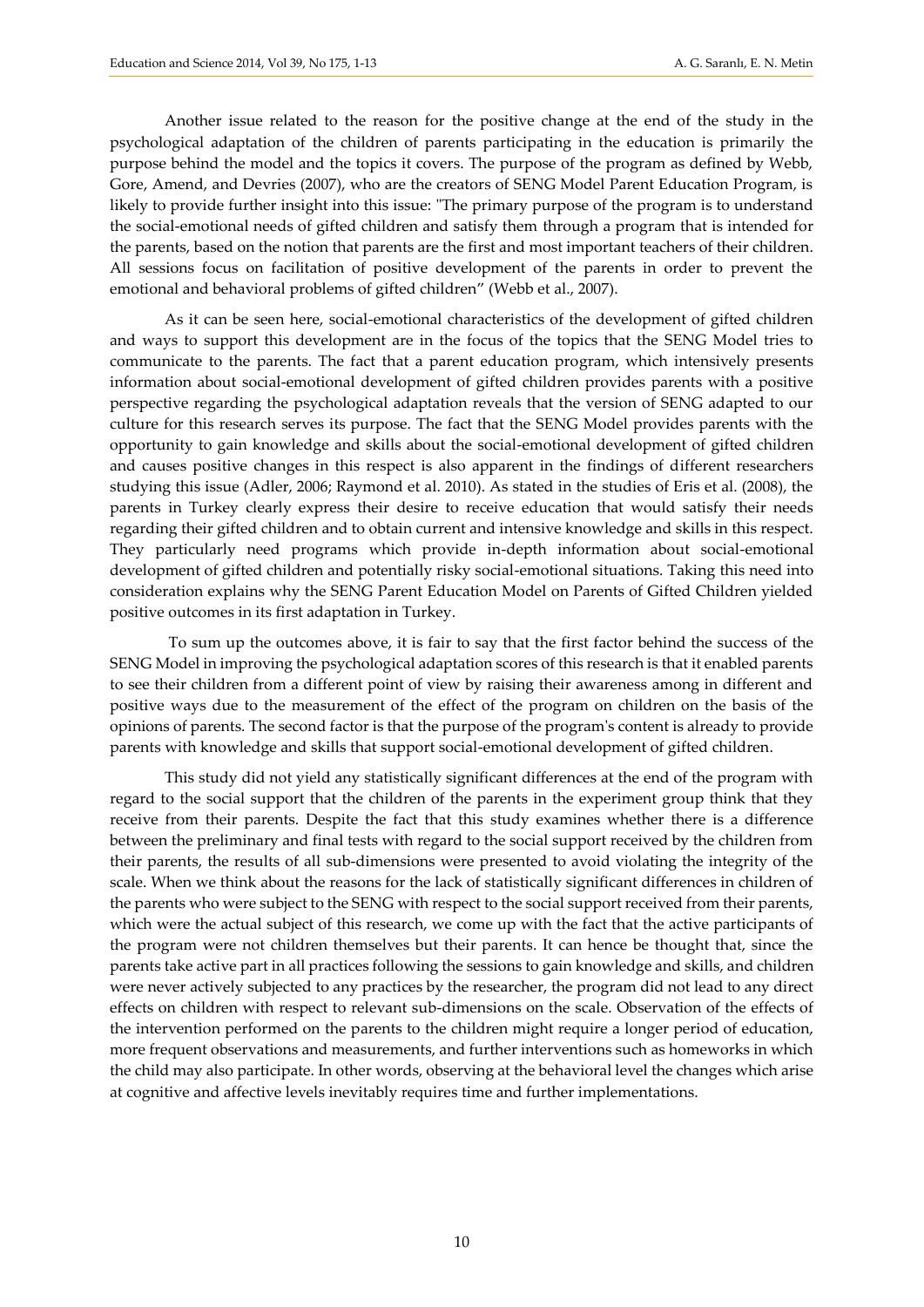### **Results and Suggestions**

The outcomes of this study reveal that parent education programs implemented on the parents of the gifted have certain benefits with regard to providing the parents with knowledge and skills, raising awareness on social-emotional and psychological adaptation of children, and providing support. Analyses show that the SENG Model has proven effective in supporting the psychological adaptation of gifted children by changing the perspective of their parents. It is undeniable that parents play a very important role in the education of gifted children just as is the case for children undergoing normal development. It is also apparent that the number of studies intended to understand and satisfy the needs of these special type of families is relatively low compared to the very large actual need in this respect. This study tries to fill this gap by adapting to our culture a parent education program that is able to satisfy some of these needs.

One of the primary suggestions that may be developed as a result of this study is the necessity to deeply analyze the effective and ineffective points of programs adapted from foreign sources once the study has been completed, and to use these results in development of domestic resources. In this study, it was seen during the adaptation of the SENG Parent Education Model to the Turkish culture that it is a program that can effectively be applied to our culture to a large extent. In addition, it is also evident that parent education programs prepared specifically for our culture and developed based on an analysis of culture specific requirements would have a greater impact.

This study did not yield any differences with respect to the support that the children of the parents who attended the parent education program think that they receive from their parents, which brings to mind the necessity of including the children in the process. Another suggestion that can be developed on the basis of this finding is to make children continue with another education program intended for enabling them to recognize, understand and accept themselves, either simultaneously with their parents or as part of a subsequent program. This will make it possible to address parents and children as a whole, and enhance the potential effects of the program. In the event of difficulties organizing this kind of a program, supplementing the counseling provided to the parents with activities that can be engaged in with children at home will increase the program's benefits in practice as they will include the gifted child in the process as well.

Parents of 3rd, 4th, and 5th grade gifted children were the subjects of this study. However, various aspects of being gifted reveal themselves in much earlier ages. On the other hand, the number of education programs that parents of potentially gifted children may attend is very small in Turkey. Likewise, parents of adolescents who are diagnosed as gifted have to cope with various differences and changes resulting from both being gifted and being an adolescent. Based on these observations, it is clear that parent education groups intended for different age groups and different needs would be very beneficial to gifted children and their parents.

As can be inferred from the results of this study, there is a great need for programs that present parents through appropriate methods with in depth knowledge and skills they cannot obtain from their environment alone. Increasing the prevalence of parent education programs must be among principal goals in our country for creating policies about gifted children and their parents in the medium and long term, in order to increase the benefits of such groups such as preventing many problems before they arise and helping parents deal better with problems that they do encounter.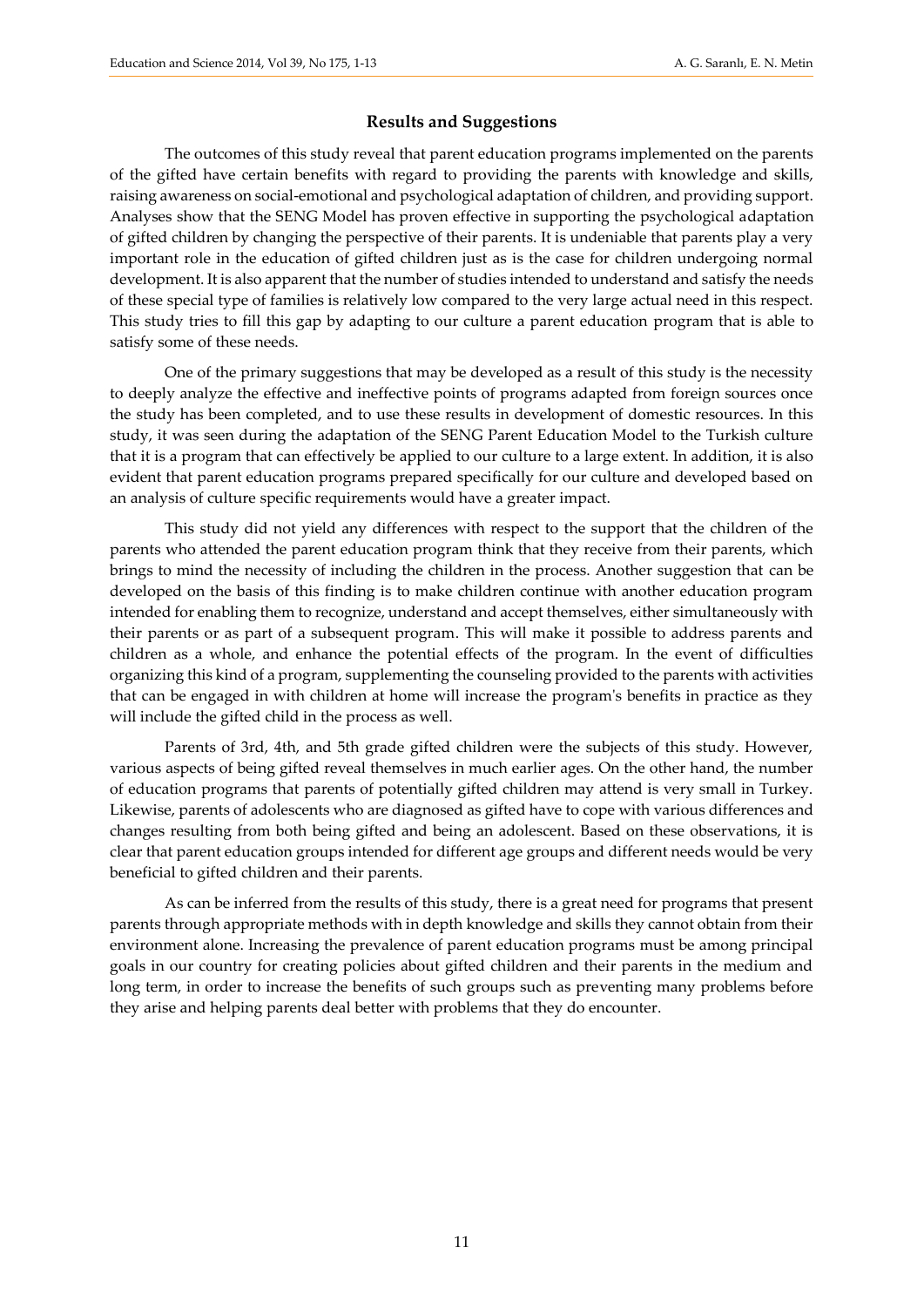#### **References**

- Adler, D.A. (2006). *The effects of participating in support groups focusing on parenting gifted children.* Unpublished doctoral thesis, Kent State University College and Graduate School of Education, Health and Human Services, USA.
- Akarsu, F. (2001). *Üstün yetenekli çocuklar: Aileleri ve sorunları.* İstanbul: Eduser Yayınları.
- Applebaum, A.S. (1998). Learning to parent the gifted child: Development of a model parenting program to prevent underachievement and other related emotional difficulties in gifted children. Unpublished doctoral thesis, Widener University, USA.
- Ataman, A. (2004). Üstün zekâlı ve üstün özel yetenekli çocuklar. M. R. Şirin, A. Kulaksızoğlu & A. E. Bilgili (Ed.). *in the I. Türkiye Üstün Yetenekli Çocuklar Kongresi,* İstanbul.
- Balcı, A. (2007). *Sosyal bilimlerde araştırma: Yöntemler, teknikler, ilkeler.* Ankara: Pegem Yayıncılık.
- Büyüköztürk, Ş., Kılıç Çakmak, E., Akgün, Ö.E., Karadeniz, Ş. & Demirel, F. (2008). *Bilimsel araştırma yöntemleri.* Ankara: Pegem Akademi Yayınları.
- Büyüköztürk, Ş. (2009*). Sosyal bilimler için veri analizi el kitabı.* Ankara: Pegem Yayınları.
- Conroy, E.H. (1987). Primary prevention for gifted students: A parent education group. *Elementary School Guidance and Counseling*, 22, 110-116.
- Davaslıgil, Ü. (2004). Üstün zekâlı çocukların eğitimi. M. R. Şirin, A. Kulaksızoğlu & A. E. Bilgili (Ed.). in the I. Türkiye Üstün Yetenekli Çocuklar Kongresi, İstanbul.
- Davis, G.A. & Rimm, S.B. (2004). *Education of the gifted and talented*. Boston: Allyn and Bacon.
- Davis-Simons, J.M. (1995). *The effects of parenting workshops on the attitudes and reported behaviors of parents of gifted black and latino primary grade students*. Unpublished doctoral thesis, Columbia University Teachers College.
- Delisle, J. (2006). *Üstün yetenekli çocuklara ebeveynlik.* İstanbul: Referans Çeviri Hizmetleri ve Yayıncılık Ltd.
- DeVries, A. & Webb, J.T. (2007*). Gifted parent groups: The Seng Model*. Scottsdale, Arizona: Great Potential Press.
- Eriş, B., Seyfi, R. & Hanoz, S. (2008). Perceptions of parents with gifted children about gifted education in Turkey. *Gifted and Talented International*, 23-24 (2-1), 55-65.
- Fornia, G.L. & Frame, M.W. (2001). The social and emotional needs of gifted children: Implications for family counseling. *Family Journal: Counseling and Therapy for Couples and Families*, 9, 384-390.
- Gökler, I. (2007). Çocuk ve ergenler için sosyal destek değerlendirme ölçeği Türkçe formunun uyarlama çalışması: Faktör yapısı, geçerlik ve güvenirliği. *Çocuk ve Gençlik Ruh Sağlığı Dergisi*, 14 (2), 90-99.
- Gökler, I. (2008). *Sistem yaklaşımı ve sosyal-ekolojik yaklaşım çerçevesinde oluşturulan kavramsal model temelinde kronik hastalığı olan çocuklar ve ailelerinde psikolojik uyumun yordanması.* Yayımlanmamış doktora tezi, Ankara Üniversitesi, Ankara.
- Gökler, B. & Öktem, F. (1985). Bir gecekondu ilkokulu öğrencilerinde ruhsal uyum taraması. *Toplum ve Hekim,* 36, 24-27.
- Hertzog, N.B. & Bennett, T. (2004). In whose eyes? Parents' perspectives on the learning needs of their gifted children. *Roeper Review*, 26, 96-104.
- Kurtulmuş, Z. (2010). *Bilim ve sanat merkezine devam eden üstün yetenekli çocukların ailelerine verilen bilgisayar temelli eğitimin aile bireylerinin aile ilişkilerini algılamalarına ve çocukların mükemmeliyetçilik düzeylerine etkisinin incelenmesi.* Yayımlanmamış Doktora tezi, Gazi Üniversitesi, Ankara.
- MEB (2013). *Milli Eğitim Bakanlığı 2013-2017 Türkiye üstün yeteneklilerin eğitimi ve uygulama strateji planı* (pp. 10, 12).